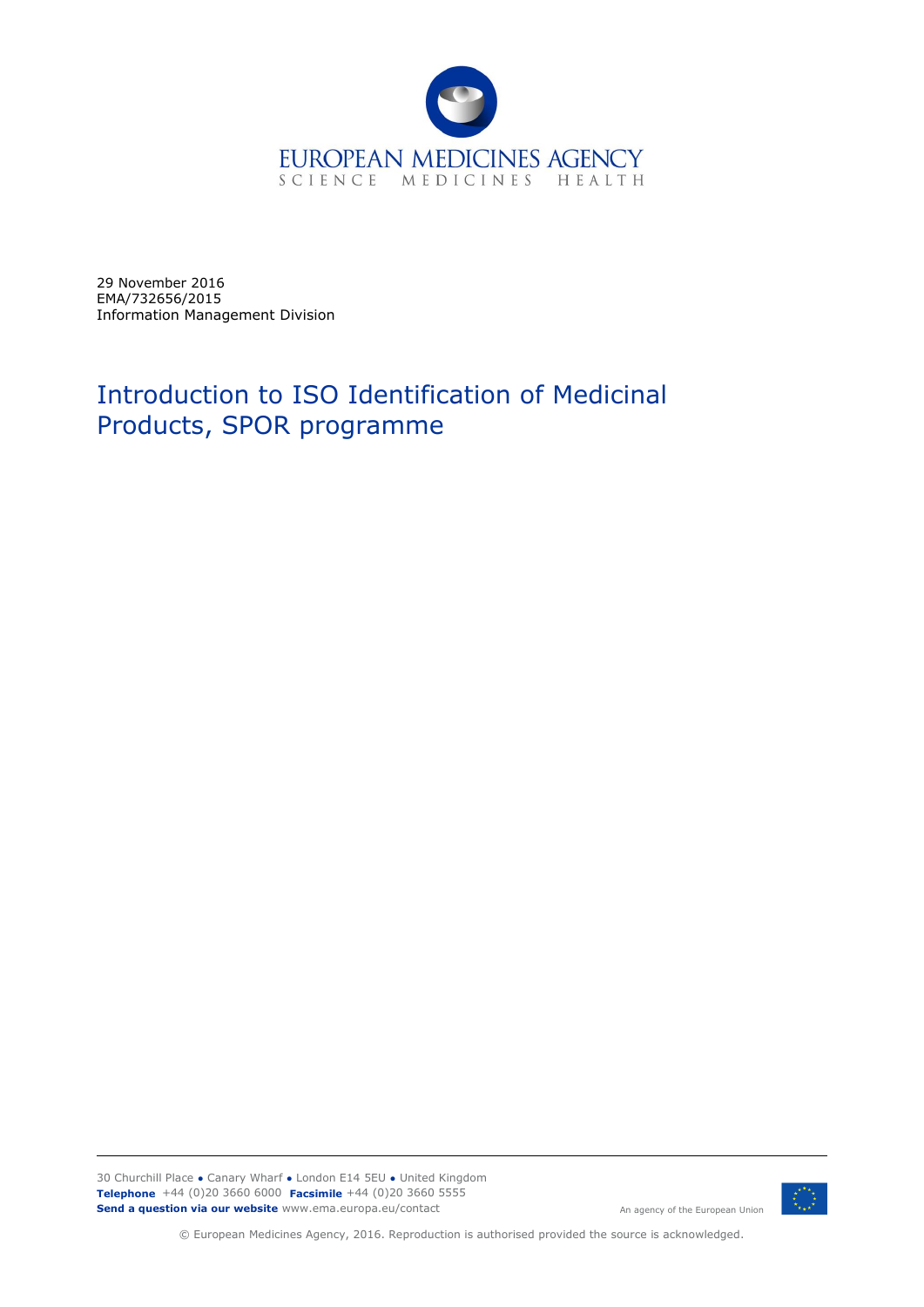## **Table of contents**

| 6. EU regional implementation: SPOR as the master data for the EU  10     |  |
|---------------------------------------------------------------------------|--|
| 6.1. ISO IDMP as an evolution of the current xEVMPD for Human medicines10 |  |
|                                                                           |  |
|                                                                           |  |
|                                                                           |  |
|                                                                           |  |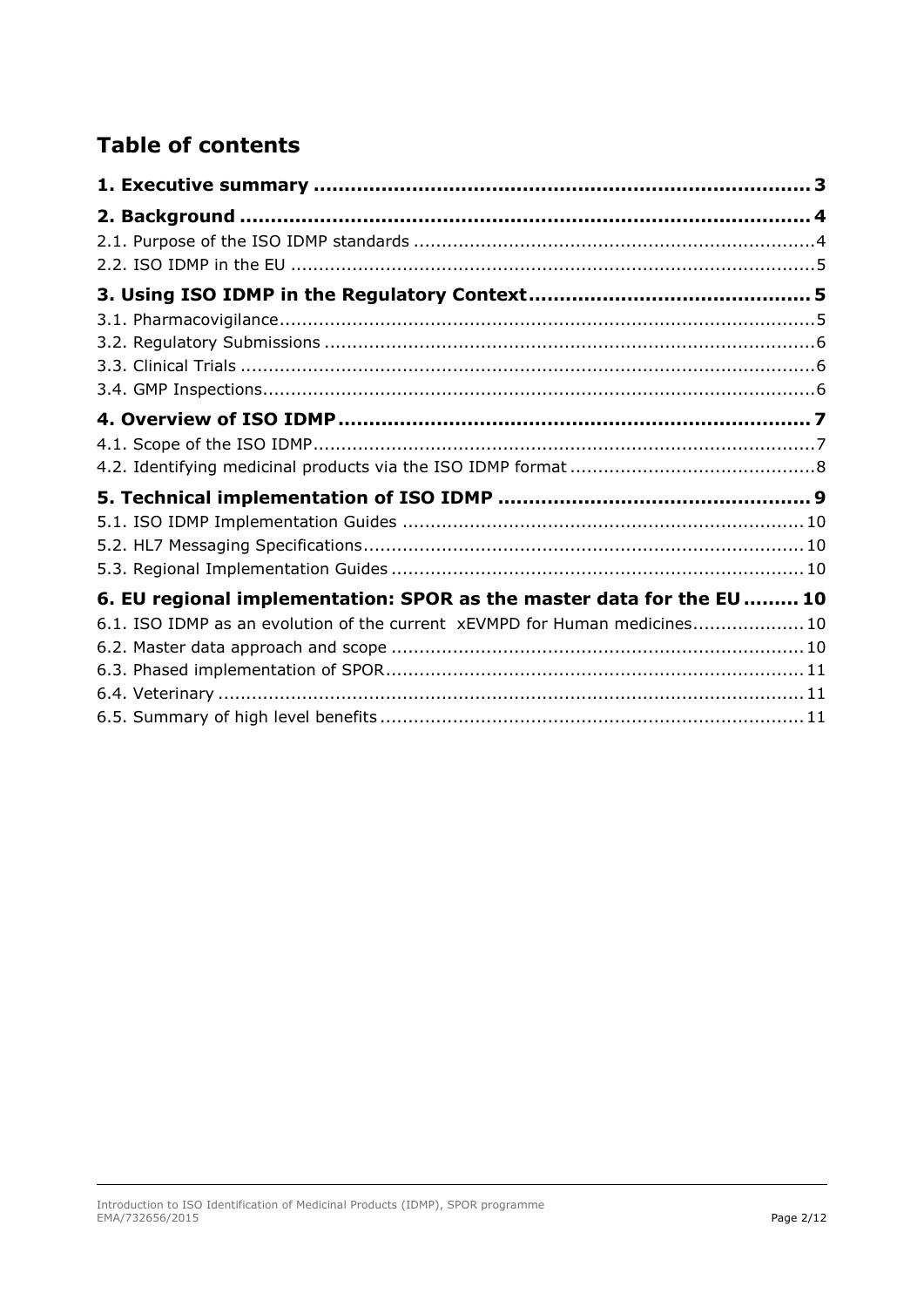## <span id="page-2-0"></span>**1. Executive summary**

The International Organisation for Standardisation (ISO), Identification of Medicinal Products (IDMP) standards specify the use of standardised definitions for the identification and description of medicinal products for human use. The purpose of these standards is to facilitate the reliable exchange of medicinal product information in a robust and consistent manner, by providing a common product 'language' for stakeholders to use in their interactions. The use of these standards is a regulatory requirement as they are mandated by the EU legislation (Commission Implementing Regulation (EU) No 520/2012 [articles 25 and 26]).

ISO IDMP comprises five separate standards. These standards establish definitions and concepts and describe data elements and their structural relationships. They cover the following aspects to describe a medicinal product:

- Medicinal product name;
- Ingredient substances;
- Pharmaceutical product (route of administration, strength);
- Marketing Authorisation;
- Clinical particulars;
- Packaging;
- Manufacturing.

ISO IDMP covers the entire product lifecycle: products in development, investigational products, products under evaluation and authorised products.

ISO IDMP has multiple use cases within the regulatory context. For example:

- **Pharmacovigilance:** Adverse event reports are based on a harmonised set of product definitions, improving the quality of data used for signal management, and speeding up communication, decision-making and actions;
- **Regulatory submissions:** Submissions use a consistent standard to capture and manage data, allowing information on medicinal products to be shared and re-used across different procedures and among various regulators (subject to confidentiality restrictions);
- **Clinical trials:** Stakeholders can access Clinical Trial data using agreed and well-supported standards, improving the assessment and scientific evaluation of medicines as well as communication and transparency;
- **Good Manufacturing Practices (GMP) inspections:** Inspections on manufacturing sites are based on accessible information, which streamlines inspections particularly for urgent situations involving defects. Faster detection of falsified medicines can also be supported as a result of consistent data standards.

Implementation of the ISO IDMP standards is governed by the following specifications:

 **ISO IDMP Implementation Guides (Technical Specifications):** Define the technical details on how to implement the standards, such as specific fields, their formats, and business rules describing their use;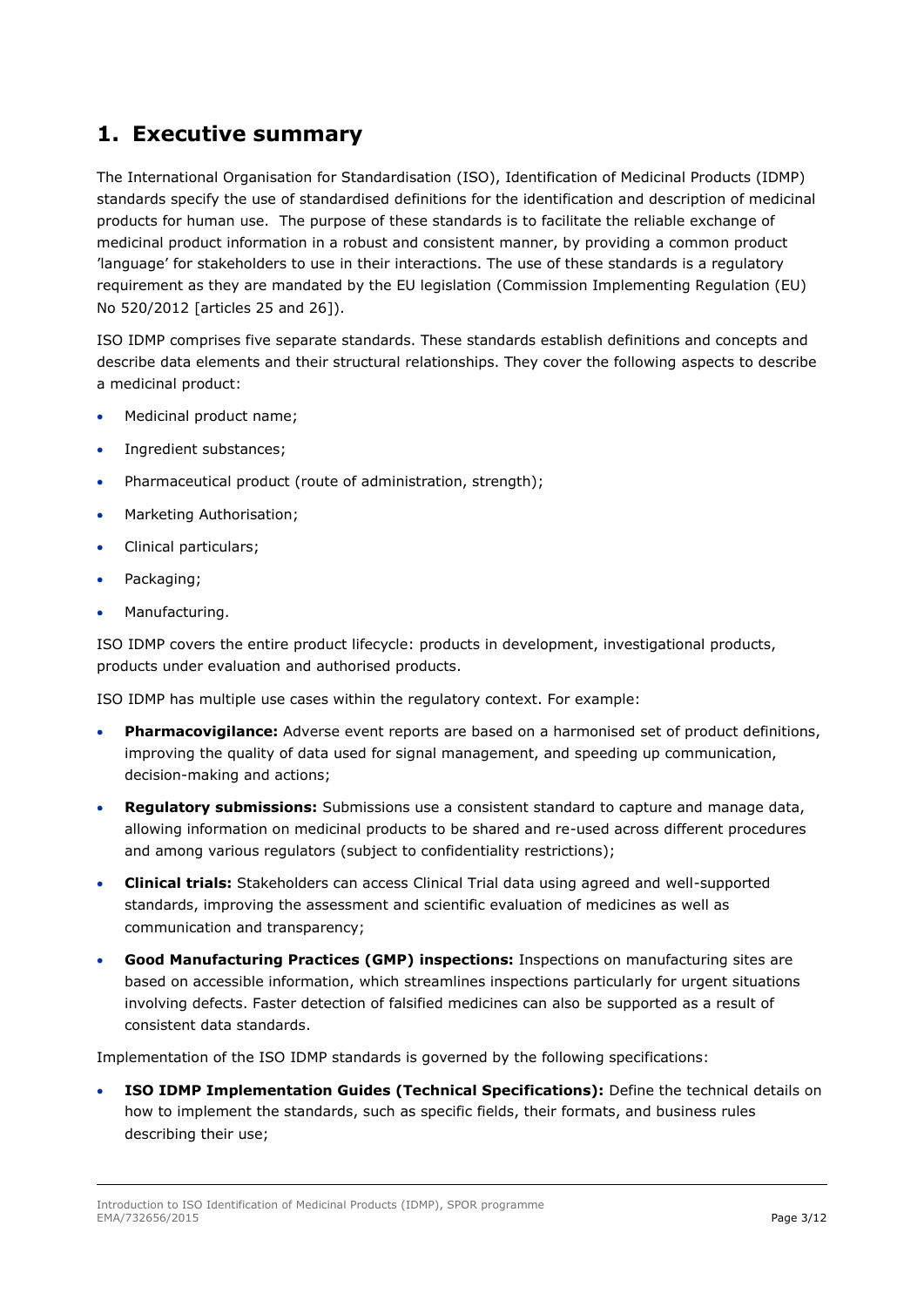- **EU Implementation Guide:** Provides guidance on the interpretation of data fields specifically for the EU regulatory environment as well as guidance on the processes for submitting and updating data.
- **HL7 Messaging Specifications:** Define the messages that will be used to exchange IDMP information, which are based on HL7 (Health Level Seven) Standards;

The ISO IDMP standards will be implemented in phases, through a set of projects known as SPOR data management services (Substances, Products, Organisations, Referentials). They will establish ISO IDMP compliant business services for the central management of data in each of the four SPOR areas: The SPOR data management services are:

- Substance Management Services (SMS);
- Product Management Services (PMS);
- Organisations Management Services (OMS);
- Referentials Management Services (RMS).

The phased implementation of the ISO IDMP standards has been endorsed by the European Union Network Data Board (EUNDB) and the EU ISO IDMP Task Force (aka SPOR Task Force). The first two projects that EMA will deliver are RMS and OMS. They will lay the foundations for the subsequent delivery of SMS and PMS.

## <span id="page-3-0"></span>**2. Background**

### <span id="page-3-1"></span>*2.1. Purpose of the ISO IDMP standards*

ISO IDMP came from a need to standardise the definition of medicinal product information to facilitate the identification and exchange of such information in the context of pharmacovigilance activities (e.g. identifying medicines causing Adverse Events (AEs)). It was recognised that using a harmonised approach, to identifying and describing the medicinal product involved in an AE, was critical in ensuring accurate analysis and unambiguous communication across jurisdictions.

To ensure wide interoperability across global regulatory and healthcare communities, these standards were developed and published under the auspices of the ISO, with input from the International Council for Harmonisation of Technical Requirements for Pharmaceuticals for Human Use (ICH), Health Level Seven (HL7) and other international stakeholders and experts.

Whilst the initial driver for the development of these standards was pharmacovigilance, as the project evolved, the health arena recognised the need to expand the scope of the standards to support wider regulatory activities (e.g. clinical trials and inspections) and healthcare practises such as the prescription and dispensation of medicines.

With regard to stakeholder interactions, ISO IDMP standards describe that ''*To meet the primary objectives of the regulation of medicines and pharmacovigilance, it is necessary to reliably exchange Medicinal Product information in a robust and consistent manner. The IDMP standards therefore support, at a minimum, the following interactions:*

- *regulator to regulator;*
- *pharmaceutical company to regulator;*
- *sponsor of clinical trial to regulator;*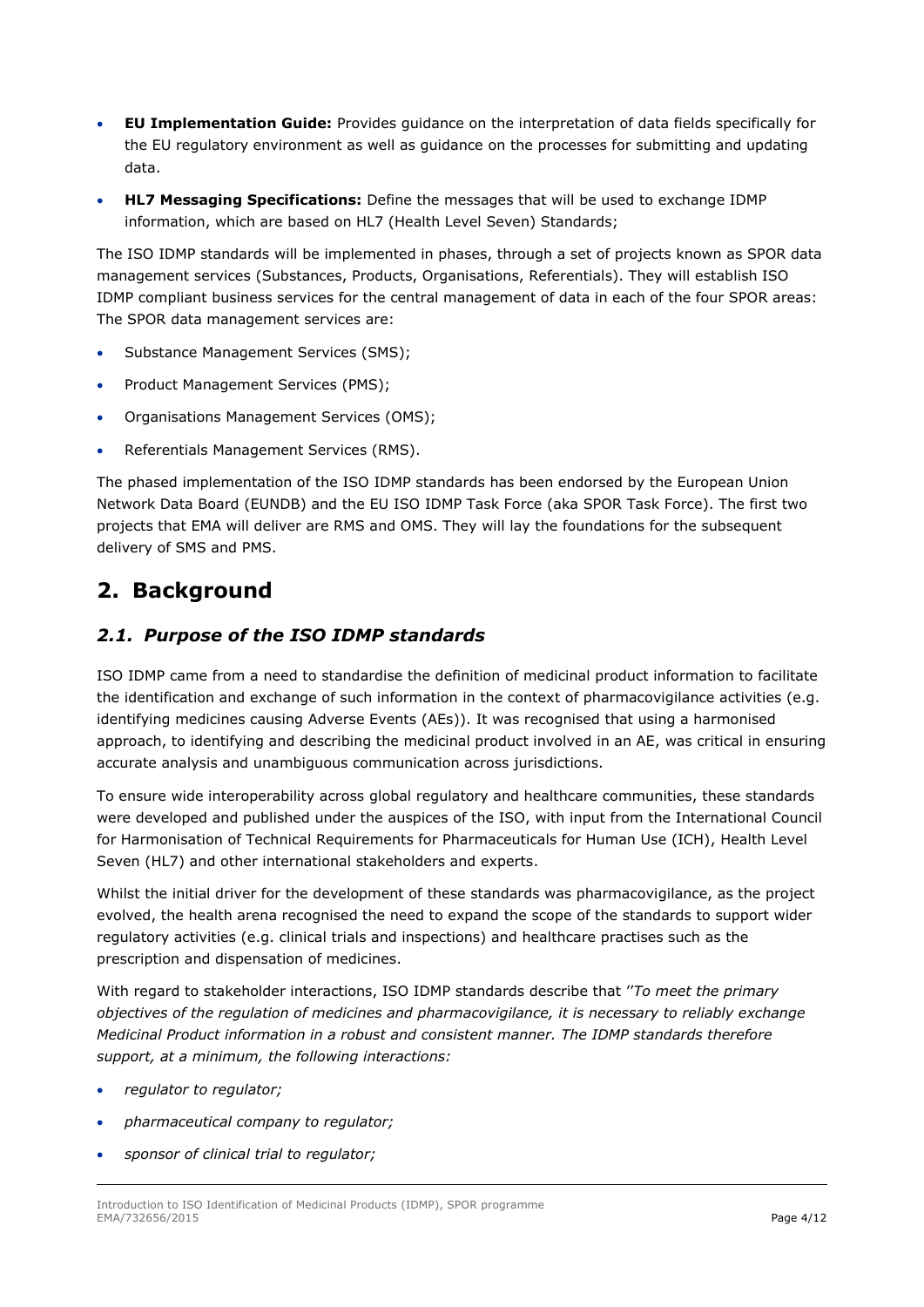- *regulator to other stakeholder;*
- *regulator to worldwide-maintained data sources."* <sup>1</sup>

### <span id="page-4-0"></span>*2.2. ISO IDMP in the European Union*

The use of ISO IDMP is a regulatory requirement according to the Commission Implementing Regulation (EU) No 520/2012 (articles 25 and 26) which mandates the use of ISO IDMP for the exchange of information on medicinal products across the European Union.

According to the regulation: ''*The use of internationally agreed terminology, format and standards should facilitate the interoperability of systems used for the performance of pharmacovigilance activities and avoids the duplication of encoding activities concerning the same information. It should also allow for an easier information exchange between regulatory authorities on an international level*" 2

The implementation of the ISO IDMP will be through a master data initiative. The approach to implementing the ISO IDMP standards is based on the four domains of master data in pharmaceutical regulatory processes: Substance, Product, Organisation and Referentials (SPOR) data.

## <span id="page-4-1"></span>**3. Using ISO IDMP in the Regulatory Context**

Using ISO IDMP within regulatory activities will bring benefits to regulators, industry and ultimately patients. It will do this by:

- Facilitating the identification and exchange of product and substance information globally, across regulators;
- Improving data integrity and reliability;
- Enabling reuse of data across different procedures and regulators;
- Reducing silos and improving interoperability across EU systems through the optimisation and simplification of data operating models and data management practices;
- Streamlining, optimising and simplifying regulatory processes to fulfil regulatory requirements more efficiently;
- Speeding up decision-making and improving communication with the stakeholders through easily accessible and highly reliable data.

The following sections describe how ISO IDMP can improve specific regulatory activities.

#### <span id="page-4-2"></span>*3.1. Pharmacovigilance*

ł

ISO IDMP can improve the accuracy of codification of Medicinal Products and Substance information reported in ICSRs (Individual Case Safety Reports) and SUSARs (Suspected Unexpected Serious Adverse Reactions). It does this by providing unambiguous product and substance definitions that can be referenced when reporting an AE. Specifically, ICSRs and SUSRs can include one of the identifications introduced by ISO IDMP.

This brings the following benefits/outcomes:

 $1$  Source: ISO 11615:2012(en) Health informatics  $-$  Identification of medicinal products  $-$  Data elements and structures for the unique identification and exchange of regulated medicinal product information <sup>2</sup> Commission Implementing Regulation (EU) No 520/2012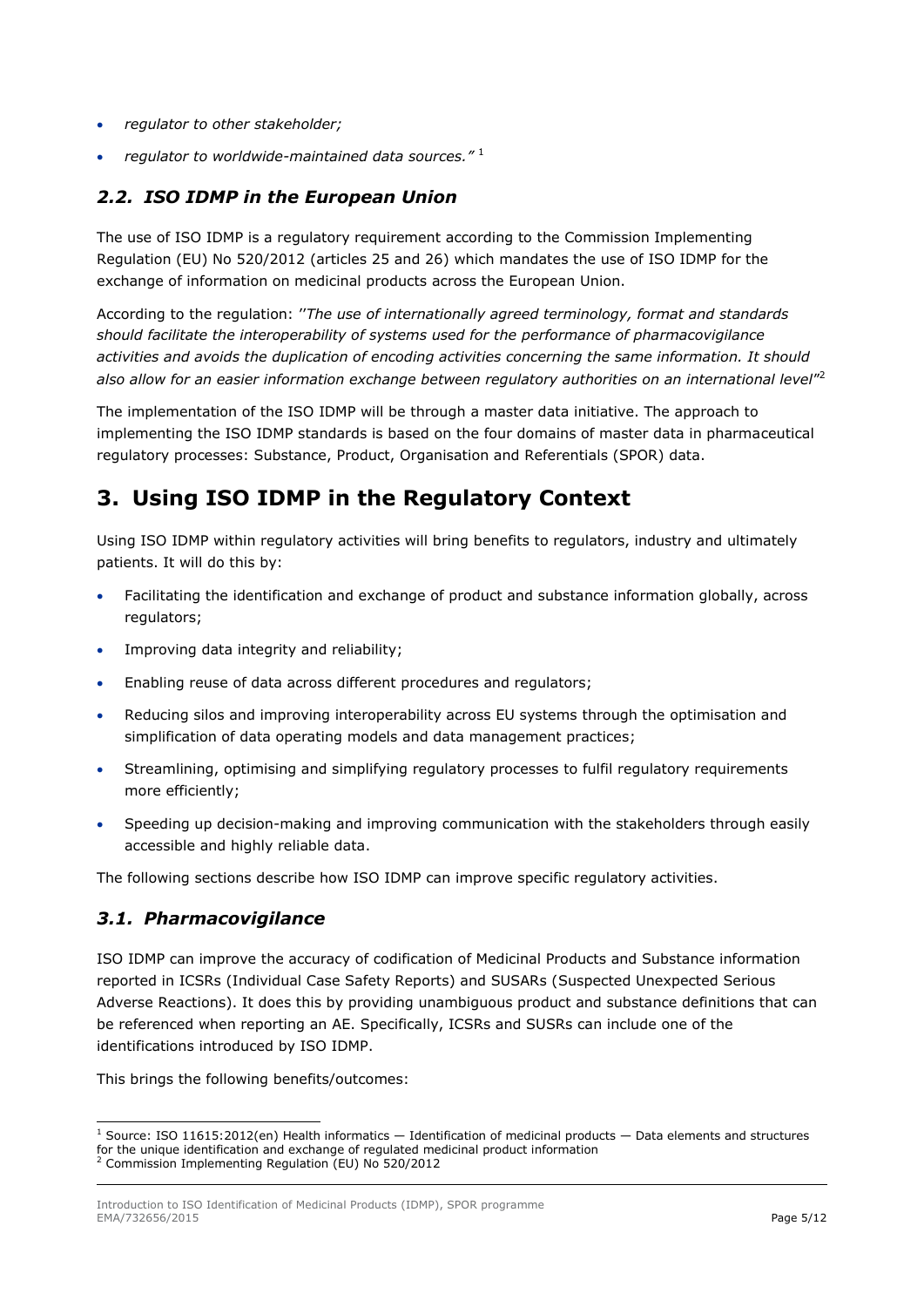- AE reports use consistent product IDs, and so can be easily shared across jurisdictions;
- Signal management can draw on a more accurate set of AE reports, that can be integrated globally to increase the breadth/scope of analysis;
- Decision-making and regulatory actions, such as Referrals, PSURs and Medical Literature Monitoring, can be sped up;
- Improvements in communication with stakeholders in relation to aspects of safety of medicines.

### <span id="page-5-0"></span>*3.2. Regulatory Submissions*

Product and substance information included in regulatory submissions can be provided in an ISO IDMPcompatible format. This means information on all medicinal products that has been submitted as part of an application is available in a standard and well-understood format.

This brings the following benefits/outcomes:

- Data submitted once can be re-used for example, information provided as part of authorisation procedures can be used as the pharmacovigilance submission;
- Product and substance information can be shared across regulators.
- QPPV model: introduce potential regulatory optimisation to improve efficiency of processes.

## <span id="page-5-1"></span>*3.3. Clinical Trials*

As for other regulatory submissions, information on investigational products and substances can be provided in an ISO IDMP-compatible format as part of clinical trials (CTs).

This brings the following benefits/outcomes:

- Assessment and scientific evaluation of a medicine is improved by providing access to data in a standard format. For example, in the EU, new services can be developed by the integration of data from the EU CT database, EV SUSAR and Annual safety report repository;
- Allows proactive and reactive access to CT data thereby improving communication and transparency. For example, in the EU, a Clinical Trials Register will provide data to stakeholders in an ISO IDMP-compatible format.

### <span id="page-5-2"></span>*3.4. GMP Inspections*

ISO IDMP captures additional information on the manufacturing of medicinal products, in addition to other characteristics of the product.

This brings the following benefits/outcomes:

- Facilitates the retrieval of medicine information for the rapid and efficient handling of urgent situation (e.g. recalls) involving medicinal product defects;
- Supports and streamlines inspections on manufacturing sites based on accessible information;
- Allows sharing of information with international partners about alternative sources of supply when shortage of medicines occur;
- Supports in the context of anti-falsified medicines.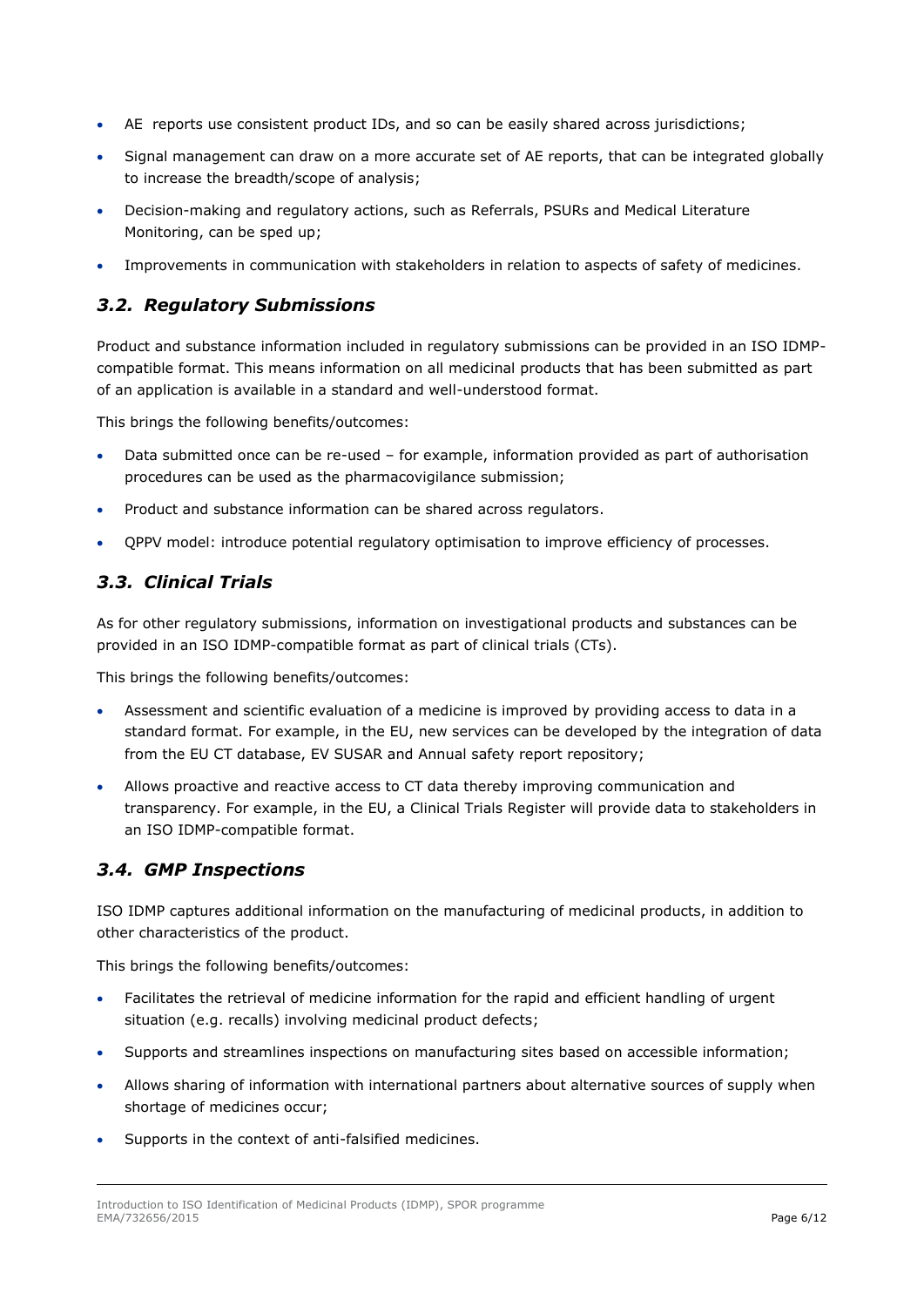## <span id="page-6-0"></span>**4. Overview of ISO IDMP**

## <span id="page-6-1"></span>*4.1. Scope of the ISO IDMP*

ISO IDMP is composed of five separate standards. An illustration of these standards, how they fit together and what each standard contains, is shown in Figure 1.

The specific standards are:

- **ISO 11238:** Data elements and structures for unique identification and exchange of regulated information on Substances;
- **ISO 11239:** Data elements and structures for unique identification and exchange of regulated information on pharmaceutical dose forms, units of presentation, routes of administration and packaging;
- **ISO 11240:** Data elements and structures for unique identification and exchange of units of measurement;
- **ISO 11616:** Data elements and structures for unique identification and exchange of regulated pharmaceutical Product information;
- **ISO 11615:** Data elements and structures for unique identification and exchange of regulated medicinal Product information.

ISO IDMP standards apply to Human medicinal products and investigational medicinal products.



#### **Figure 1.** Standards comprising ISO IDMP

*Source: ISO TC 215, Working Group 6 (Pharmacy and Medicines Business), December 2014*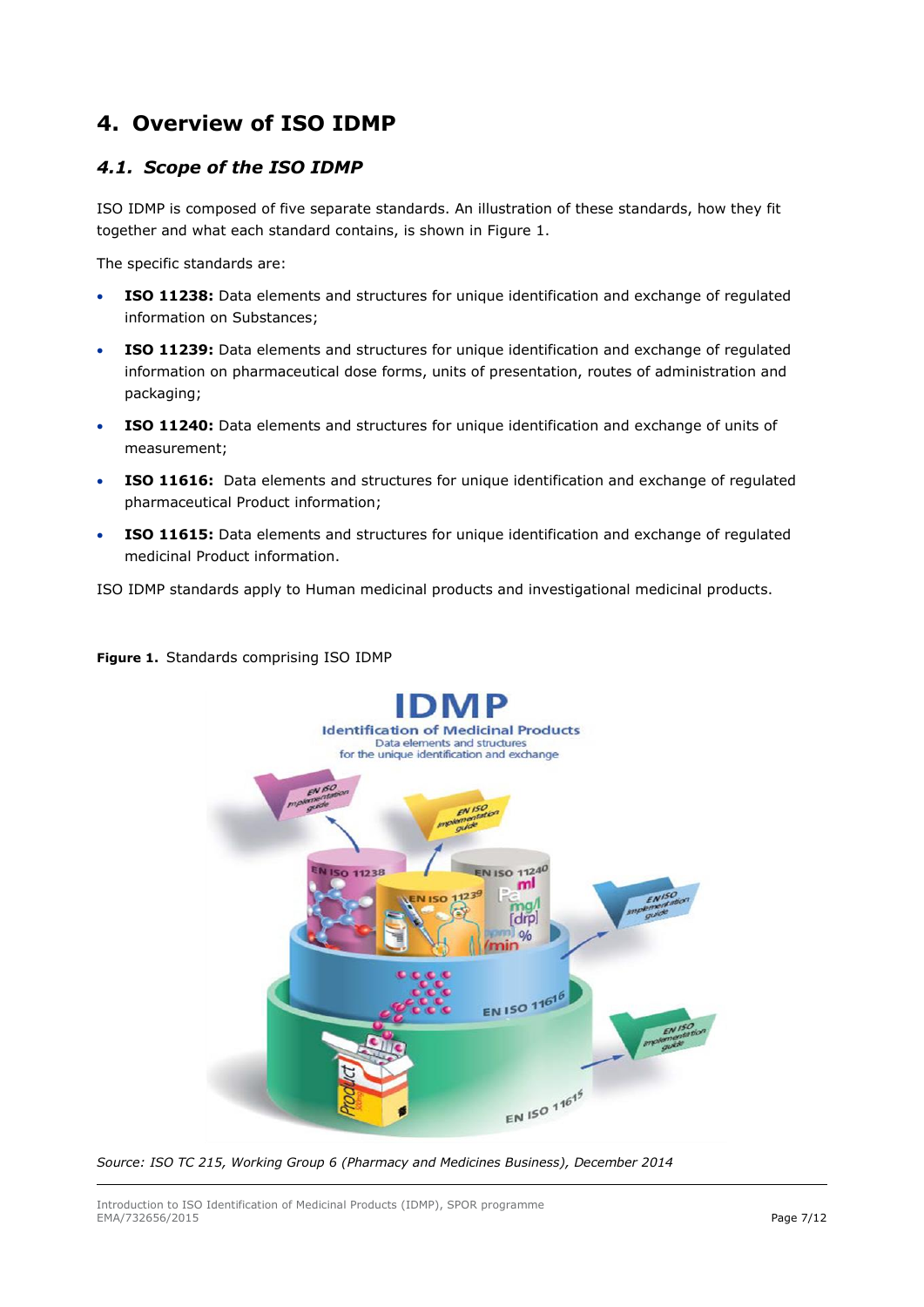## <span id="page-7-0"></span>*4.2. Identifying medicinal products via the ISO IDMP format*

The ISO IDMP standards have been designed to cover many aspects of medicinal products, in order to support a broad range of regulatory contexts. An overview of the data elements contained in the ISO IDMP standard is shown (for illustration purposes only) in [Figure 2.](#page-7-1) 

<span id="page-7-1"></span>**Figure 2.** Overview of ISO IDMP data elements - for illustration purposes only



Central to the IDMP model is the *Medicinal Product*. This covers all product characteristics that are necessary to describe and uniquely identify regulated products, and is composed of the following elements:

- **Medicinal Product Name**;
- **Pharmaceutical Product***,* which describes the scientific properties of the medicine itself. This includes the *Ingredients*, which are one or more *Substances* (see below for further information on Substances), the pharmaceutical form, the route of administration and the strength;
- **Clinical Particulars** (e.g. indication, contraindications);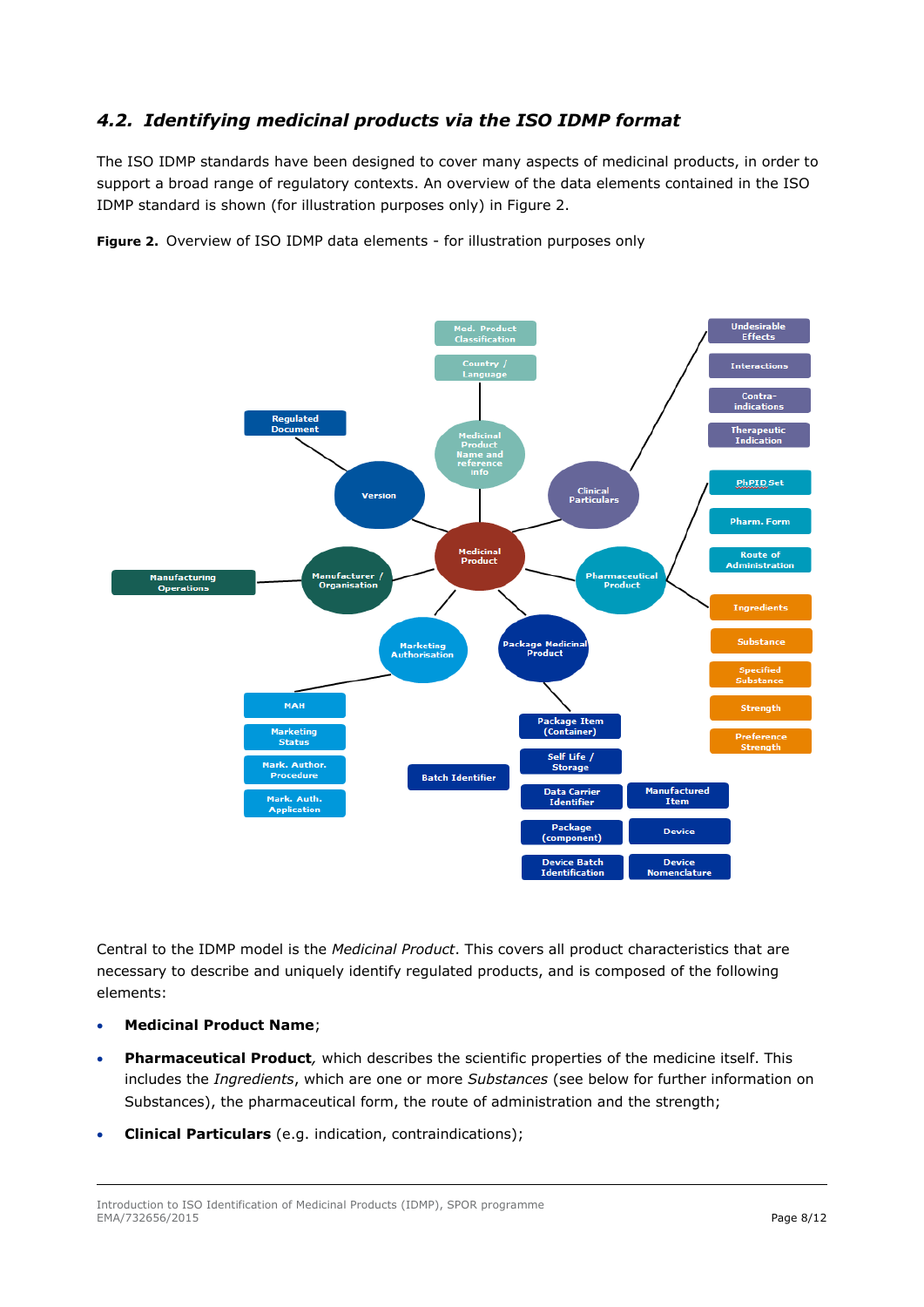- **Packaged Medicinal Product**, which includes information on the products package, any included devices and the manufacturing batch;
- **Marketing Authorisation** details;
- **Manufacturer***;* and
- **Version control system***.*

The ISO IDMP standards allow the description of the active and inactive ingredients that constitute the medicinal products based on the substance terminology as defined in the ISO IDMP 11238 Standard. Whilst the substance terminology includes details of the ingredient characteristics, within the medicinal product the Substance IDs, the name of the substance itself and its strength are included. The above information allows the unambiguous identification of products by means of assigning a set of identifiers. These identifiers define the medicinal product at different level of granular information that are useful in various regulatory and healthcare professional contexts (e.g. Pharmacovigilance and e-Prescription). These levels of granular information and related identifiers are defined as follow:

- **Medicinal Product Identifier (MPID):** Uniquely identifies a Medicinal Product, reflecting (but not replacing) any other authorisation numbers allocated by a regulator;
- **Packaged Medicinal Product Identifier (PCID):** Uniquely identifies a Medicinal Product based on its packaging. This implies one MPID can be associated with more than one PCID, if the same Medicinal Product has more than one type of package;
- **Medicinal Product Batch Identifier (BAID):** Uniquely identifies a Medicinal Product based on its packaging and the manufacturing batch. This implies one PCID can be associated with more than one BAID, if there are multiple batches for a given Packaged Medicinal Product;
- **Pharmaceutical Product Identifier (PhPID):** Uniquely identifies medicinal product based on the generic composition, such as ingredients and route of administration, separate from any other details such as regulatory authorisation, organisation, packaging or naming. The PhPID can be specified at various levels of detail for a given Pharmaceutical Product.

## <span id="page-8-0"></span>**5. Technical implementation of ISO IDMP**

In addition to the ISO IDMP Standards, additional, more detailed specifications and guidance are required in order to implement ISO IDMP. These are outlined in [Table 1.](#page-8-1) 

| <b>Specification/Guide</b>                                 | <b>Description</b>                                                                                                                                                                 | <b>Responsible</b><br>organisation   |
|------------------------------------------------------------|------------------------------------------------------------------------------------------------------------------------------------------------------------------------------------|--------------------------------------|
| ISO IDMP Standards                                         | Define the required data elements and their<br>$\bullet$<br>structure<br>Provide 'business-level' description of IDMP<br>$\bullet$                                                 | <b>ISO TC 215</b><br>Working Group 6 |
| ISO IDMP Implementation<br>Guides (Technical<br>Standards) | Define the technical details on how to<br>$\bullet$<br>implement the standards<br>Include field formats, business rules etc.<br>$\bullet$                                          | <b>ISO TC 215</b><br>Working Group 6 |
| HL7 Messaging<br><b>Specifications</b>                     | Define the messages that will be used to<br>$\bullet$<br>exchange IDMP information<br>Based on existing HL7 'Common Product Model'<br>$\bullet$<br>standard (similar to FDA's SPL) | HL7 Working Group                    |

<span id="page-8-1"></span>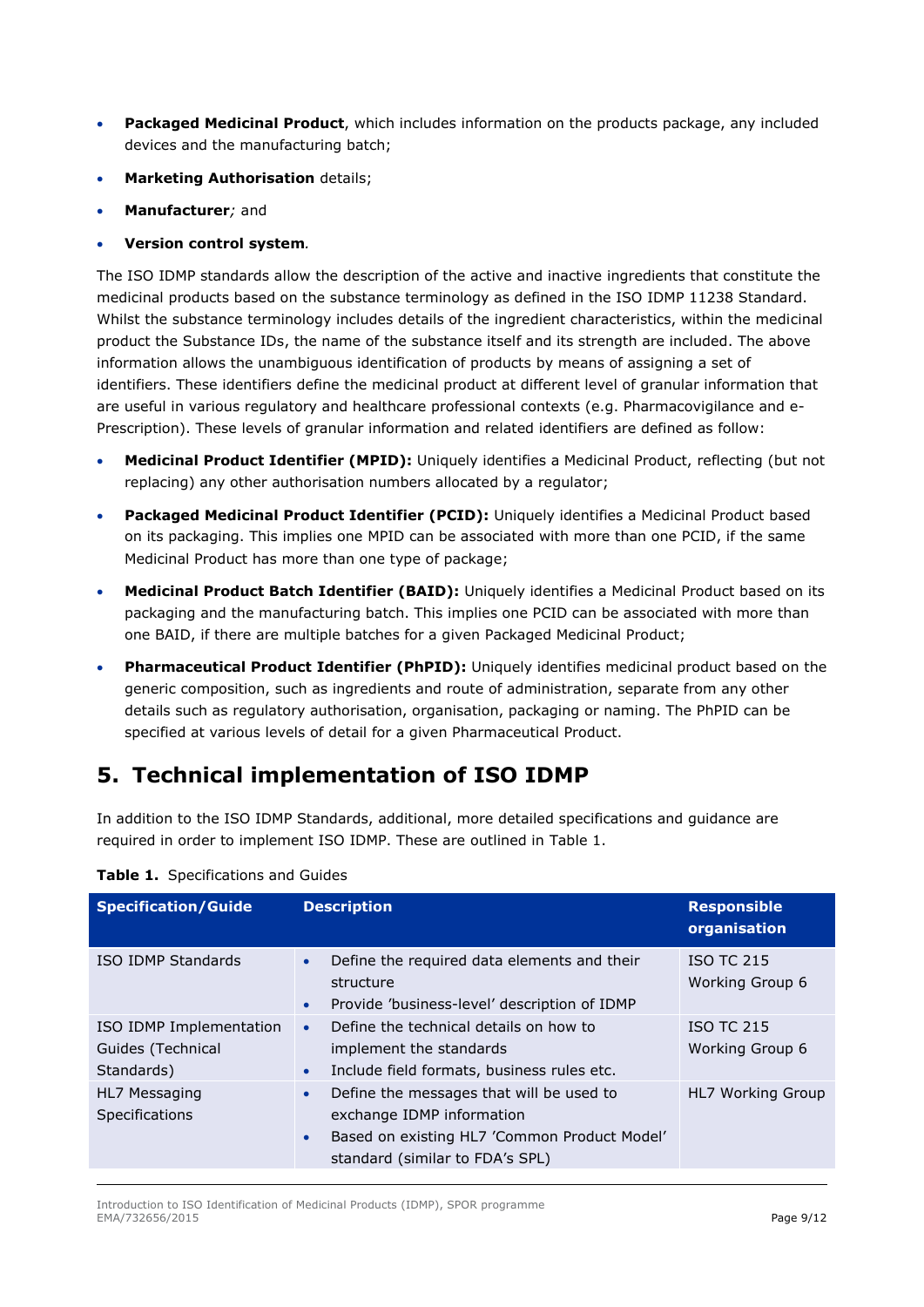| <b>Specification/Guide</b>        | <b>Description</b>                                                                                                                                                     | <b>Responsible</b><br>organisation |
|-----------------------------------|------------------------------------------------------------------------------------------------------------------------------------------------------------------------|------------------------------------|
| Regional Implementation<br>Guides | Interpretation of fields specifically for the<br>$\bullet$<br>regional regulatory environment<br>Guidance on processes of submitting and<br>$\bullet$<br>updating data | Regional regulators                |

## <span id="page-9-0"></span>*5.1. ISO IDMP Implementation Guides*

While the ISO IDMP standards themselves define what information is required, they do not specify exactly how this information should be captured. The Implementation Guides define actual data elements, what data types they should be (free text, date, controlled vocabulary), and business rules governing how they should be populated.

## <span id="page-9-1"></span>*5.2. HL7 Messaging Specifications*

In addition to defining the technical details of how ISO IDMP data should be captured, there is a further need to define how it can be exchanged. This is the purpose of the Health Level Seven (HL7) messaging specifications.

They define a messaging format that uses XML (eXtensible Markup Language), and is based on an existing HL7 standard called Common Product Model (CPM).

## <span id="page-9-2"></span>*5.3. Regional Implementation Guides*

Regional implementation guides define details of implementation that are specific to a jurisdiction. This includes both how specific fields should be interpreted as well as the processes mandated by the regulator to provide the data.

## <span id="page-9-3"></span>**6. EU regional implementation: SPOR as the master data for the EU**

### <span id="page-9-4"></span>*6.1. ISO IDMP as an evolution of the current xEVMPD for Human medicines*

The submission and maintenance of data regarding authorised human medicines in the EU and the European Economic Area (EAA) has been mandatory since July 2012. This is based on a format called xEVPRM (Extended EudraVigilance Product Report Message) which populates the xEVMPD (Extended Eudravigilance Medicinal Product Dictionary). As a consequence of the legal requirements set out in the legislation, the xEVPRM will be replaced by the ISO IDMP format.

ISO IDMP format is an extension of the current information available in the xEVMPD. In addition, some conceptual differences are introduced which will need to be taken into account whilst performing the data migration.

## <span id="page-9-5"></span>*6.2. Master data approach and scope*

The approach to implementing the ISO IDMP standards is based on the four domains of master data in pharmaceutical regulatory processes: Substance, Product, Organisations and Referentials (SPOR) data.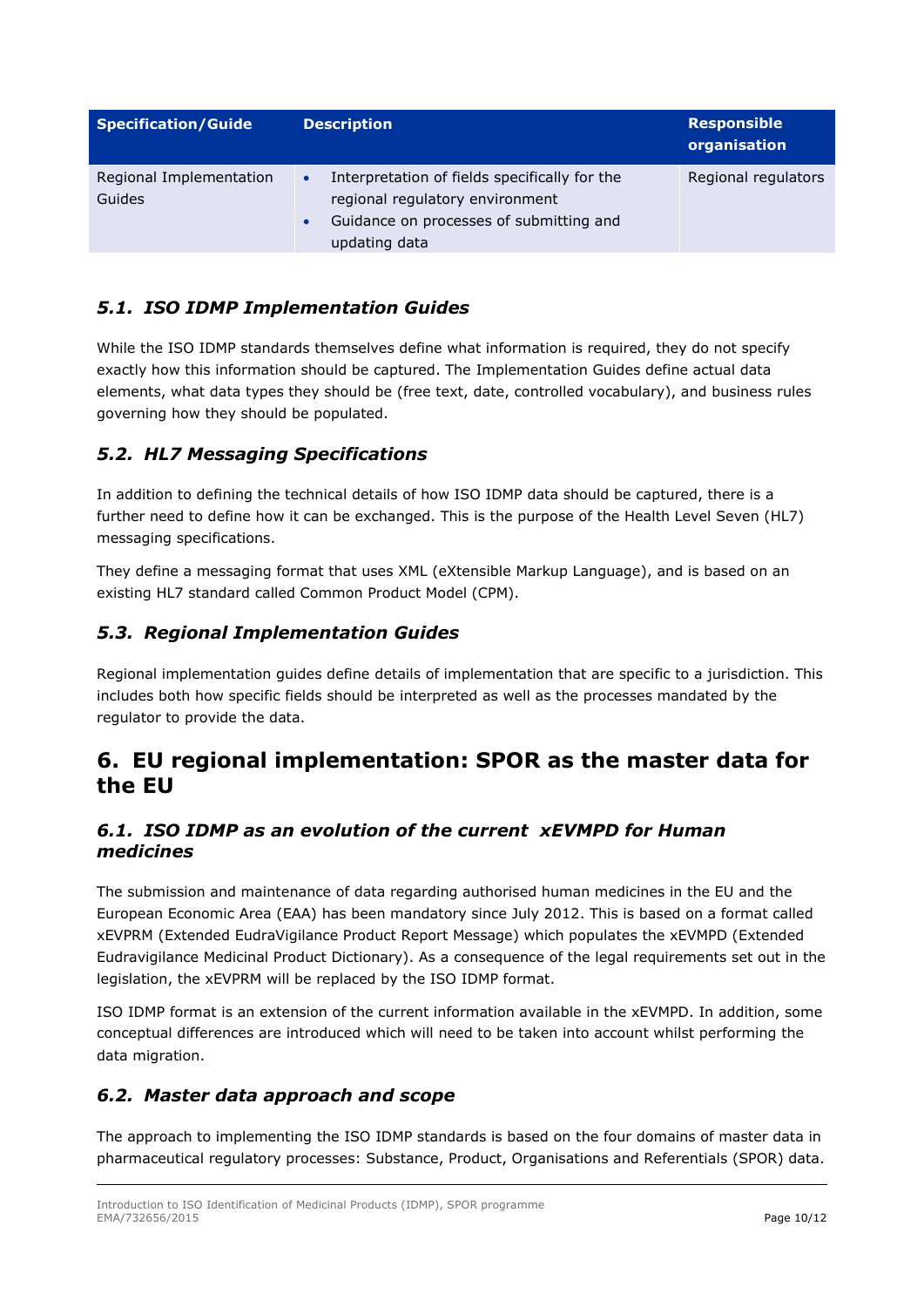EMA will establish ISO IDMP compliant business services for the central management of data in each of the four SPOR areas. These include data management services for:

- **Substance data**: Harmonised data and definitions to uniquely identify the ingredients and materials that constitute a medicinal product;
- **Product data**: Harmonised data and definitions to uniquely identify a medicinal product based on regulated information (e.g. marketing authorisation, packaging and medicinal information);
- **Organisation data**: Data that comprises of organisation name and location address data for organisations such as MAH, sponsors, regulatory authority, manufacturers;
- **Referential data**: Lists of terms (controlled vocabularies) used to describe attributes of products e.g. lists of dosage forms, units of measurement, routes of administration.

### <span id="page-10-0"></span>*6.3. Phased implementation of SPOR*

The European Commission, the European Union Network Data Board (EUNDB) and the EU ISO IDMP Task Force have endorsed a phased implementation of the ISO IDMP standards. This approach will allow lessons learnt during each phase to be applied to subsequent phases, processes and systems to mature over time and stakeholders to gain an understanding prior to the full roll out.

The first phase of the implementation of SPOR focuses on delivery of RMS and OMS. These two services will lay data foundations for the subsequent delivery of PMS and SMS and will also continue to expand incrementally after the initial launch.

SPOR services will be enforced when they become mandatory in given regulatory business processes. The enforcement may vary between Human and Veterinary stakeholders according to the implementation timescales and integration with other solutions.

At OMS and RMS go-live, submission processes will continue as before and there will be no immediate process changes for stakeholders. Some changes in the current submission processes are being explored and consultation is taking place with stakeholders on these.

More information will be provided in due course to explain any applicable process changes and timings.

#### <span id="page-10-1"></span>*6.4. Veterinary*

Although ISO IDMP standards relate to Human medicinal products, SPOR applies to both human and veterinary domains. Veterinary will use the same RMS and OMS services in terms of the data, format and processes. More information concerning SPOR for veterinary will be provided in due course.

#### <span id="page-10-2"></span>*6.5. Summary of high level benefits*

Standardised data alone is not sufficient to achieve benefits. The benefits of SPOR will be realised incrementally as all phases of SPOR are completed; and as long as other opportunities for integration are implemented. The key benefits are:

- more efficient regulatory action and decision-making, thanks to improved data integrity and reliability;
- increased data quality and simplification of data management practices, since data will be reviewed, assessed and approved as part of the new data operating model;